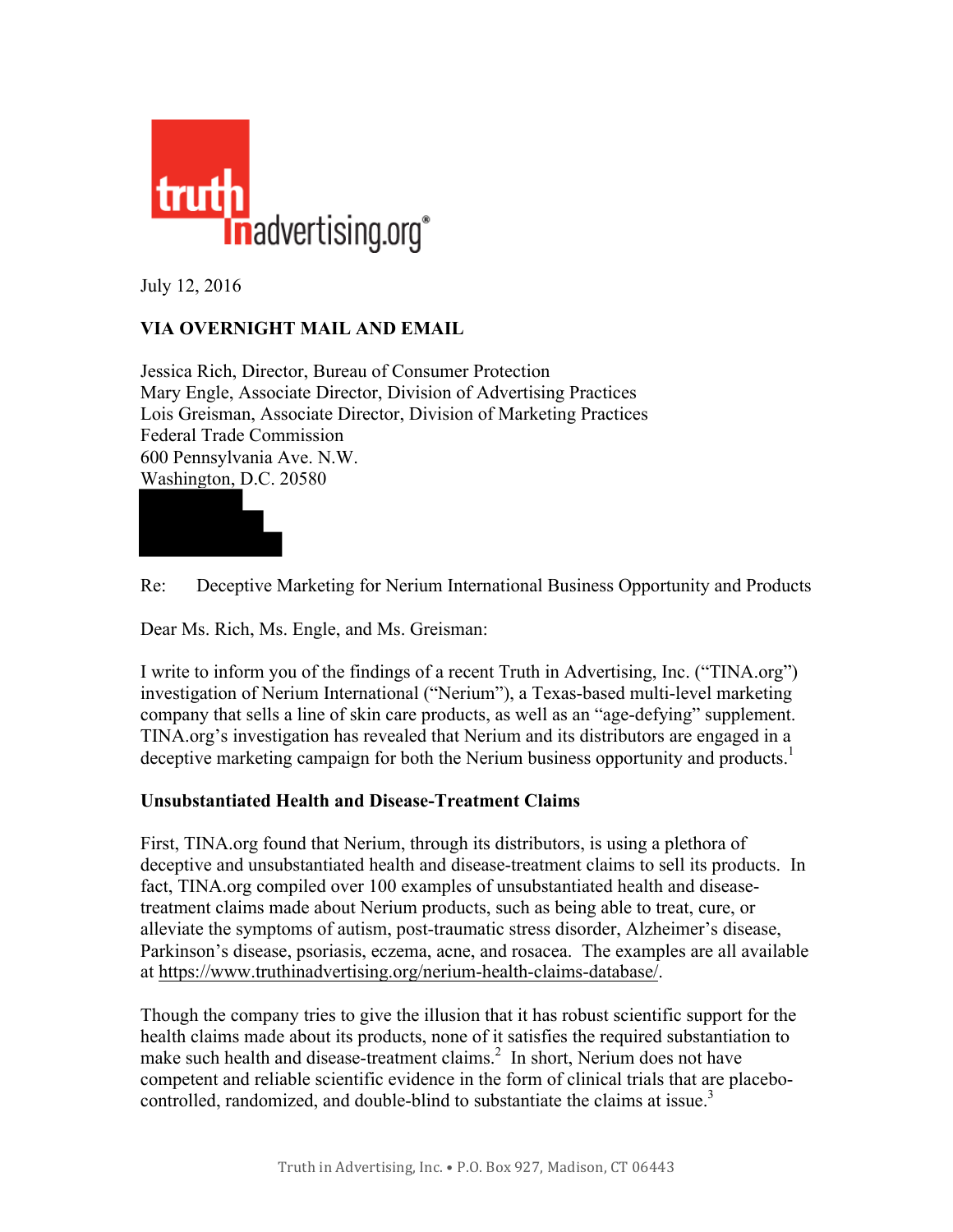## **Unsubstantiated Income Claims**

Second, TINA.org's investigation revealed that Nerium and its distributors are using deceptive, atypical, and unsubstantiated income claims regarding the financial gains consumers will achieve by becoming distributors. For example, Nerium advertises that its distributors can become millionaires and earn incomes that can put them in the top 5% of U.S. income earners. Not only are such results not typical, but marketing claims that boast atypical results are made without clearly and conspicuously providing appropriate income disclosures. TINA.org compiled over 100 instances of these types of income claims, which are all available at [https://www.truthinadvertising.org/nerium-income](https://www.truthinadvertising.org/nerium-income-claims-database/)[claims-database/.](https://www.truthinadvertising.org/nerium-income-claims-database/)

Based on this information, we sent a letter to the company on June 6, 2016 notifying it of TINA.org's findings of inappropriate health and income claims made by Nerium and its distributors, and asked that the company remedy the deceptive marketing immediately.<sup>4</sup> The company responded on June 14, 2016 indicating that it would promptly address the issues TINA.org had identified.<sup>5</sup> However, three weeks after receiving Nerium's promising response, TINA.org audited the original sampling of deceptive claims being made about Nerium's products and business opportunity that it provided to the company, and found that the majority of the claims were still up on the Internet.

TINA.org therefore urges the FTC to commence an investigation of the claims being made by Nerium and its distributors, and take appropriate enforcement action against those found to be violating the law. $<sup>6</sup>$ </sup>

Sincerely,

Laura Smith, Esq. Legal Director Truth in Advertising, Inc.

Bonnie Patten, Esq. Executive Director Truth in Advertising, Inc.

Cc: Jeff Olson, Founder and Chief Executive Officer, Nerium International Eric Haynes, General Counsel, Nerium International